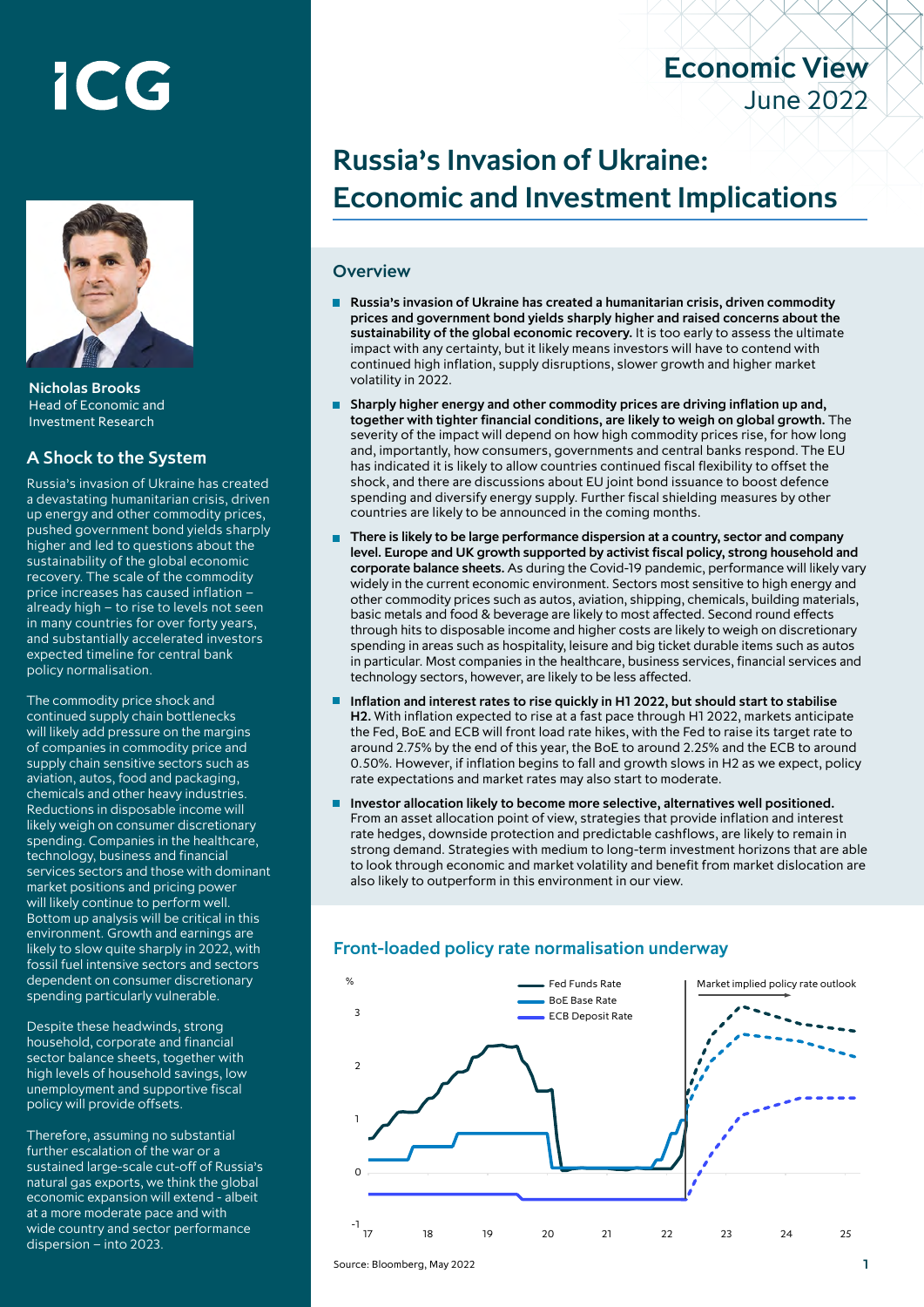#### The largest energy price shock since the 1970s

Russia's invasion of Ukraine and the economic sanctions imposed by US, UK and EU have driven energy and other commodity prices sharply higher, added to global supply chain bottlenecks already under severe strain from China's zero Covid policies, pushed inflation higher and helped drive government bond yields and market rates back to (and in some cases above) pre-pandemic levels. The main transmission mechanism of the war to the world economy is through higher energy prices (and, to a lesser extent, other commodities) and further disruptions to already stretched global supply chains. How severe the economic shock ultimately proves to be will depend on how long energy prices stay at elevated levels; whether Russia materially reduces its natural gas exports to Europe on a sustained basis; how prolonged and severe supply chain disruptions are; and how companies, consumers and governments react to the shock.

#### Commodity price shock



## Weaker growth ahead: Sector and country performance will vary widely

While a weakening in headline GDP and earnings growth rates appears inevitable, unlike the 2008/09 global financial crisis, the impact is likely to vary widely at a sector and country level. Fossil fuel and other commodityintensive sectors such as aviation, shipping, chemicals, cement, steel and basic metals, paper, packaging and food & beverage are likely to see the most direct negative impact. Sectors exposed to second round negative effects caused by reductions in household disposable income and higher input costs, include hospitality, leisure and big ticket consumer discretionary items. Autos and globally integrated industrials are likely most vulnerable to continued supply chain disruptions. On the other end of the spectrum, companies in the healthcare, business services, technology, infrastructure, financial and real estate services sectors are likely to see more limited impact.

At a country level, eastern Europe, Germany and Italy are most directly exposed to a potential cut-off or reduction in Russia natural gas supplies. However, most of the rest of western Europe and the world have more limited direct exposure (see chart on page 3). Reductions in oil and coal sourced from Russia will be easier to replace than natural gas given multiple alternative sources and more flexible delivery infrastructure.

Germany is especially affected by higher energy prices and supply chain issues due to its high exposure to energy intensive heavy industry and supply chain sensitive manufacturing, particularly the auto sector. The high weighting of these sectors in Germany's economic mix raises the risk headline GDP dips into negative territory later this year. We anticipate that the weakening, however, will be very sector specific and will recover as global industrial supply chain bottlenecks are gradually resolved.



#### Sector vulnerability to high inflation, supply disruptions and demand risks varies widely

Source: Fitch, ICG, for illustrative purposes only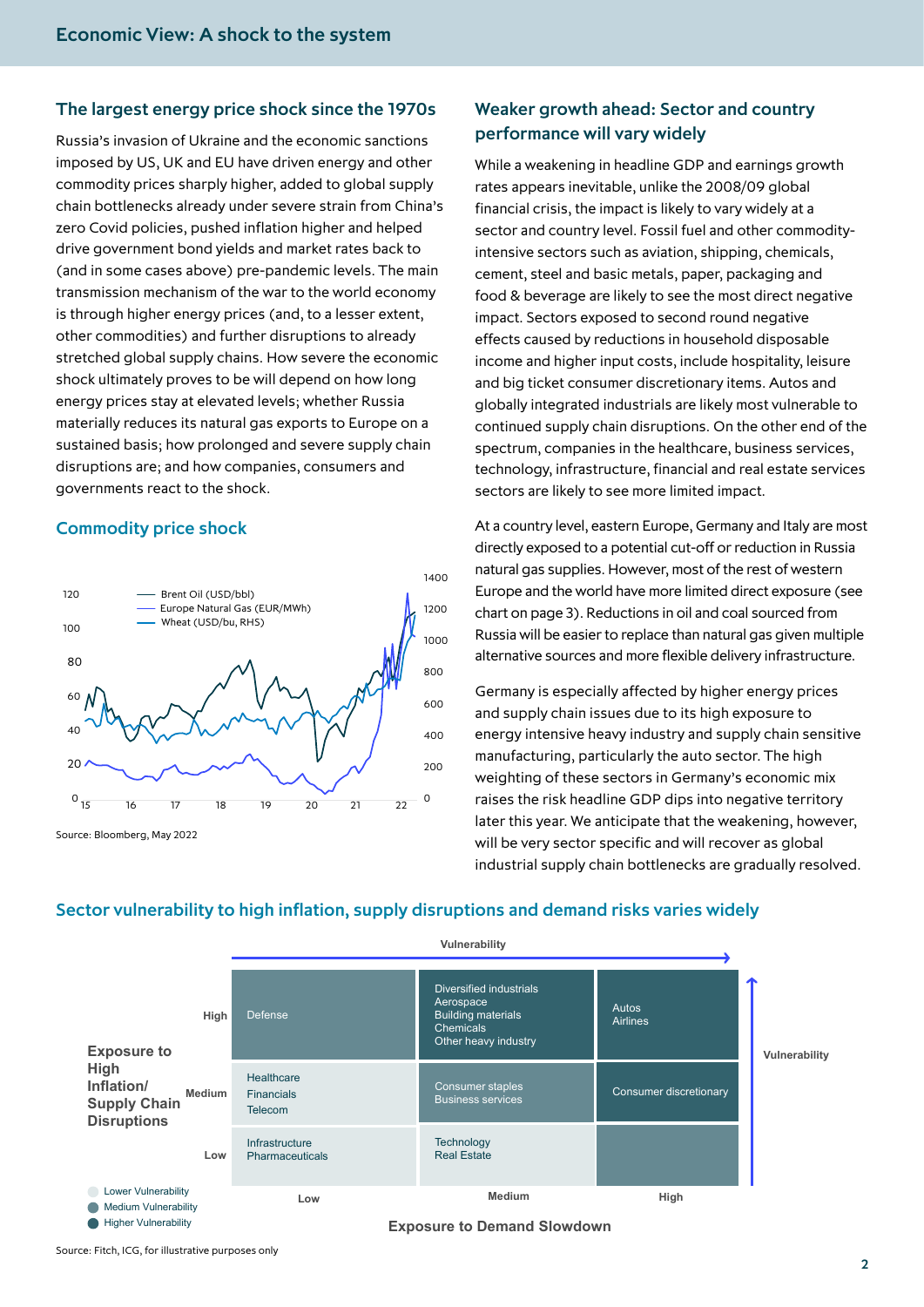#### Dependence on Russia natural gas imports

Russia natural gas imports as % of energy needs



Source: Eurostat; UK Dept for Business, Energy and Industrial Strategy; BP. Calculated as Russia share of natural gas imports as percent of natural gas share of primary energy usage

All countries will likely see a slowdown in consumer discretionary spending as higher energy and food costs cut into disposable income. However, most countries in Europe have acted to dampen the impact on consumers through energy tax cuts, subsidies, loans, cash payments and other measures, reducing the likelihood of a full blown Europe-wide recession.

After dragging its heels initially, the UK government also recently announced substantive measures to support households, bringing total proposed support spending to around £37bn, equivalent to around 1.7% of GDP. More fiscal support measures are likely.

In the US, so far, re-opening demand for services and the spending of pent up pandemic savings have kept private consumption ticking over at a healthy pace. Tighter monetary policy and sharply higher gasoline, food prices and energy bills, however, will likely weigh on spending in the coming quarters. Most forecasts assume that growth momentum from economic re-opening will offset these drags, with the consensus forecasting US GDP will grow by 2.8% in 2022 and 2.2% in 2023 and the IMF in its April World Economic Outlook (see table below) even more bullish. Although these forecasts are likely optimistic, equally, the strength of consumer, corporate and bank balance sheets coming into 2022 makes a sustained broadbased economic slowdown of the type experienced in 2008/09 much less likely in our view.

Outside of the large developed economies, the outlook is very mixed. Oil and other commodity net exporters will benefit from the rise in prices. However, as we have recently seen in in Sri Lanka, a number of emerging markets with high dependence on food and fuel imports and high US dollar debt burdens are increasingly at risk of social unrest and potential fiscal and sovereign debt stress.

### IMF GDP forecasts - downward revisions ahead

| %         | 2021 | 2022F | 2023F | 2024F |
|-----------|------|-------|-------|-------|
| US        | 5.7  | 3.7   | 2.3   | 1.4   |
| <b>UK</b> | 7.4  | 3.7   | 1.2   | 1.4   |
| Eurozone  | 5.3  | 2.8   | 2.3   | 1.8   |
| France    | 7.0  | 2.9   | 1.4   | 1.5   |
| Germany   | 2.8  | 2.1   | 2.7   | 1.5   |
| Italy     | 6.6  | 2.3   | 1.7   | 1.2   |
| Spain     | 5.2  | 4.8   | 3.3   | 3.1   |
| Japan     | 1.6  | 2.4   | 2.3   | 0.8   |
| China     | 8.1  | 4.4   | 5.1   | 5     |
| World     | 5.8  | 3.5   | 3.1   | 2.8   |

Source: World Economic Outlook, 19 April 2022

#### Fossil fuel intensity has declined - but it still matters

The world economy has become substantially less energy dependent than it was in the 1970s when the global economy was last hit by such a large energy price shock. US energy intensity estimated to have halved since the 1980s, with similar large drops in the energy intensity of growth in most of the developed world. However, fossil fuels are still a critical input to economic growth for most countries. Sustained higher prices, to the extent they are not offset by government policy, will take their toll on non-energy producing segments of economies by reducing consumers' real spending power, raising input costs and acting as a general brake on domestic demand. Gauging the exact magnitude of the impact is extremely difficult given the multiple transmission mechanisms and varying sensitivities.

To give a sense of potential impact, Fed Chairman Powell in recent testimony said a rough rule of thumb is that a \$10 increase in the price of a barrel of oil leads to a 0.2 percent increase in US inflation and a 0.1 percent hit to growth. The ECB has estimated that every 10% rise in the oil price in euro terms increases Eurozone inflation by 0.1-0.2 percentage points and that a 10% reduction in gas usage would reduce Eurozone output by around 0.7%.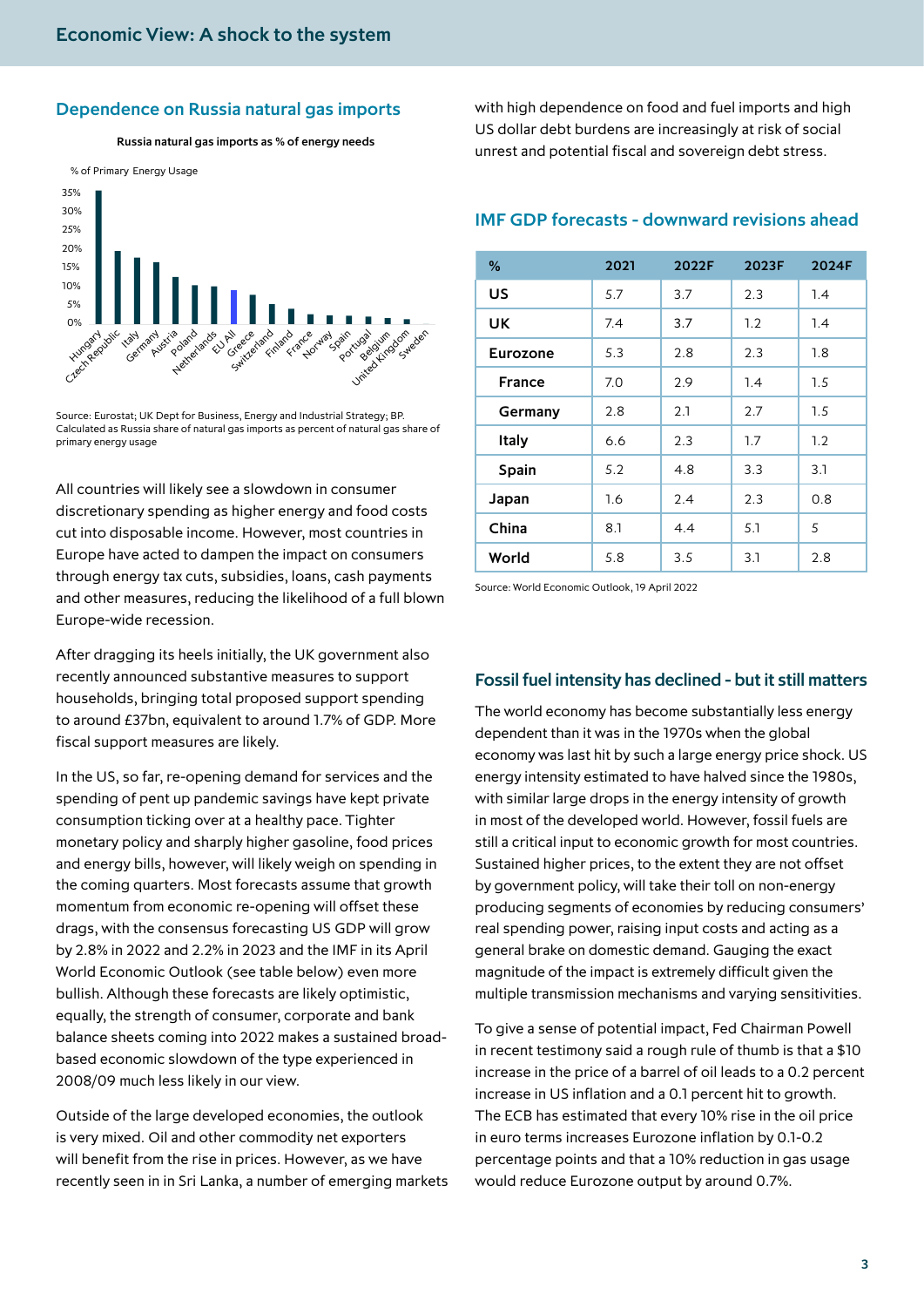#### Fossil fuel intensity half the level of the 1980s



Source: US EIA, US Office of Energy Efficiency and Renewable Energy, data to 2019

## High inflation + high interest rates + quantitative tightening = high market volatility

Inflation, already high due to supply and demand distortions caused by the Covid-19 pandemic and China's zero Covid policies, has risen to levels not seen in many countries since the 1980s as higher energy and other commodities add to the price pressure. Although headline inflation rates in most countries are likely at or near their peaks as energy prices stabilise and supply chain bottlenecks slowly start to ease (the UK is an exception, with a scheduled increase in the cap on household energy prices expected to push CPI higher again in October), signs inflation is broadening into non-commodity related sectors has caused central banks to become more aggressive in trying to pre-empt a potential "unanchoring" of long-term inflation expectations and a feared self-reinforcing wage-price spiral.

#### Inflation to start to fall in H2 2022



Source: Bloomberg consensus private sector forecasts as of May 2022

## Central banks trying to pre-empt inflation expectations

One of the main reasons for the wide ranging views on just how high central bank policy rates need to go is varying views on how sticky long-term inflation expectations are. Because current circumstances are unique and there is limited quality data on historical instances of an unanchoring of long term inflation expectations, the truth is nobody knows how aggressively rates need to rise to keep them tethered. While short term inflation expectations have increased (for good reason), so far most measures of longer-term inflation expectations have remained well anchored. The calculation the BoE, the Fed and, more recently, the ECB appear to be taking is that near term inflation risks are higher than recession risks and therefore they are guiding markets to expect a front-loading of rate hikes to head off a potential rise in long term inflation expectations. In our view this calculus may start to shift later this year as growth and inflation start to fall more quickly, but until then the focus is likely to remain on inflation fighting.

#### Stable long term inflation expectations



#### A bumpy ride ahead

As the chart on the front page shows, higher inflation prints and – importantly – central banks reaction to them, has led to quite a dramatic shift in market interest rate expectations. Swaps markets at the time of writing imply that US, UK and Eurozone policy rates will normalise quickly, increasing by 325bp, 275bp and 200bp over the next year from their pandemic lows respectively. Quantitative easing programs are also now expected to be rolled back more rapidly than previously expected, with the BoE already in the process of reducing its balance sheet, the Fed starting in June and ECB indicating it is likely to start in July. Slower economic growth and tighter monetary policy are likely to pressure valuations and keep market volatility high through the rest of 2022 and into 2023.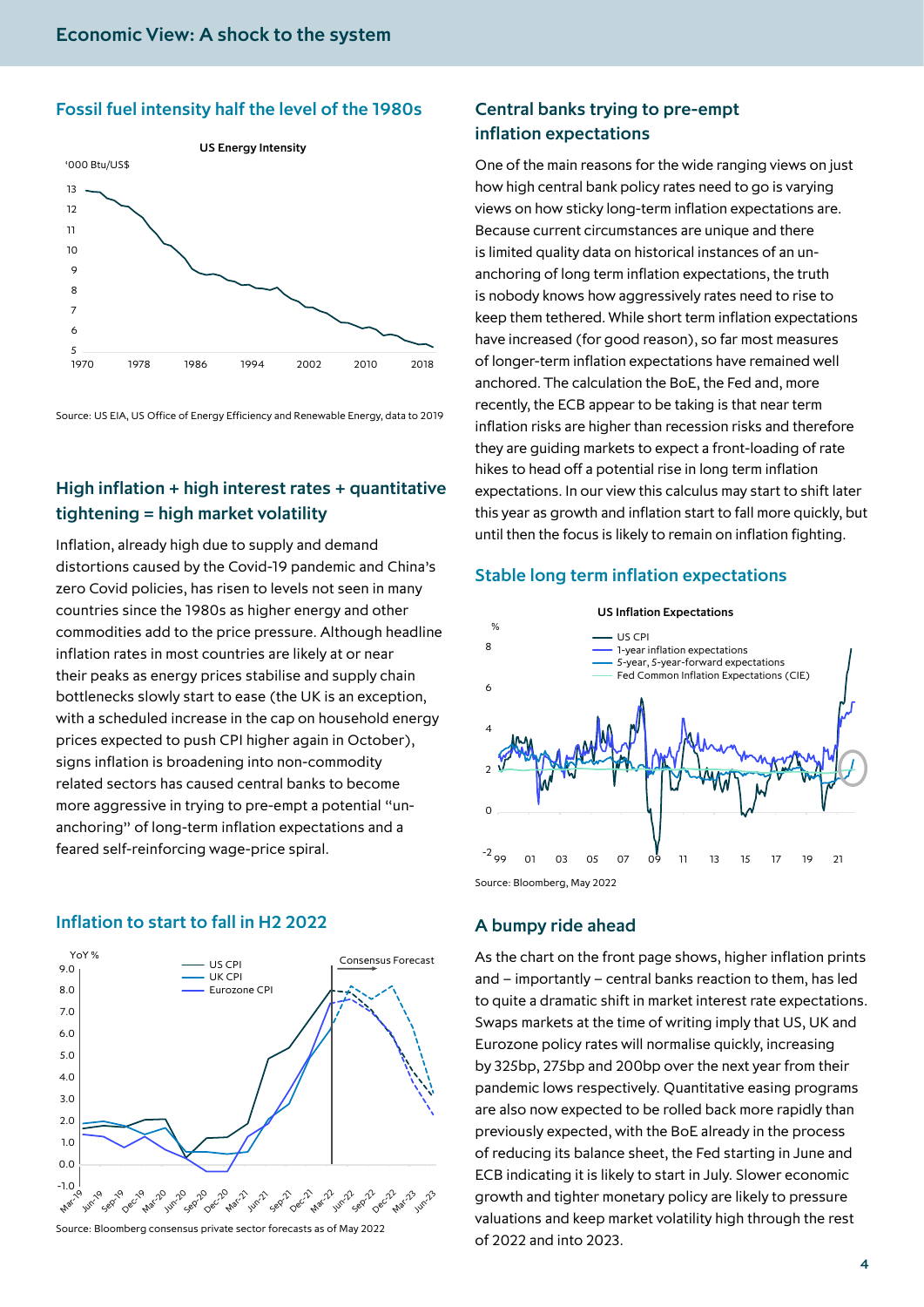# Offsetting factors: Not all doom and gloom

It is not all doom and gloom, however. There are a number of factors that should help to cushion economies from the blowback from the war in the Ukraine. The first is the substantial build-up of household savings and rise in net worth during the Covid-19 pandemic, with US, UK and EU household savings estimated at around 8%, 9% and 15% of disposable income respectively and house prices and most other asset prices well above pre-pandemic levels.

#### Household balance sheets are strong



Source: Bank for International Settlements, December 2021

While only a portion of savings are likely to be spent, the build-up provides consumers with short-term buffers against higher energy and other costs. Related to this, consumers come into the current difficult period with some of the strongest balance sheets in over twenty years.

On BIS calculations, household debt service ratios at the end of 2021 in the US, Eurozone and the UK at their lowest levels since at least 2000 and substantially below the peak levels reached in the run-up to the 2008 global financial crisis.

# Savings buffers still large



0 01 02 03 04 05 06 07 08 09 10 11 12 13 14 15 16 17 18 19 20 21 Source: Bloomberg, December 2021

Job markets are also strong, with unemployment rates in the US and UK close to pre-Covid lows and the unemployment rate in the Eurozone its lowest on record. Tight employment markets have pushed up wage growth. While central banks have tended to focus on the risks higher wage growth pose to longer term inflation stability, the increases – which have been focused primarily at the lower end of the income scale - are having the positive effect of helping to partially offset the impact of higher energy and food prices on household budgets.

#### Unemployment is low



Source: Bloomberg, May 2022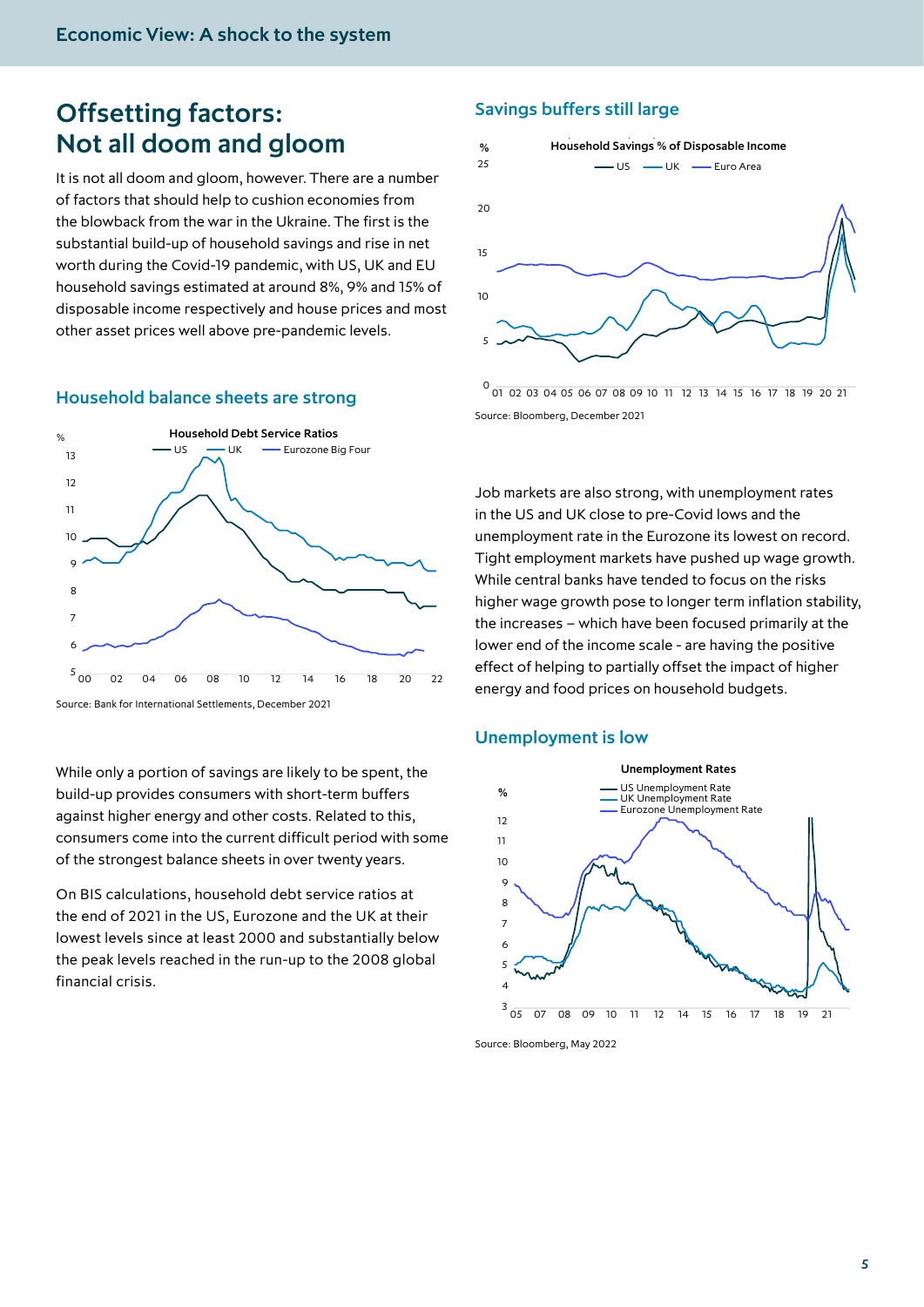As we saw during the pandemic, when needed, governments have become nimbler at using fiscal policy to offset economic shocks. For example, Europe is expected to extend the suspension its fiscal rules on government debt and deficits to provide countries the flexibility to support their economies during the current cost of living crisis.

Already a number of governments in Europe have acted to shield households from higher energy costs through varying combinations of energy tax cuts, subsidies, direct payments and price caps. There are also discussions about potential EU joint bond issuance to boost defence spending and diversify energy supplies and reports the ECB is working on a new crisis financing tool to backstop against potential debt market stress caused by external shocks.

More announcements on fiscal support packages to protect households from the energy and food price shock are likely in the coming months. Depending on the size and scope of the packages of course, they should help support confidence and consumer spending.

Finally, and perhaps most importantly, banking systems are much stronger and are much better regulated now than they were in the period running up to the 2008/09 global financial crisis, reducing the risk of a systemic financial crisis. Banks tier one capital ratios are now substantially higher than they were in 2008 and, together with regular stress tests, mean that the risk of a repeat of the self-perpetuating global credit and liquidity withdrawal that hit all sectors indiscriminately during the 2008/09 period is unlikely.

#### Bank balance sheets are strong



Source: Bloomberg, December 2021

# Investment Implications

*Therefore, similar to the situation during the Covid-19 pandemic, careful sector selection and bottom-up company analysis should allow investors with medium to long-term investment horizons to continue to find interesting and rewarding investment opportunities.* 

From an asset allocation point of view, strategies that provide inflation and interest rate hedges, downside protection, predictable cashflows and can take advantage of dislocation, are likely to remain in strong demand.

Companies in sectors benefiting from longer-term structural tailwinds such as healthcare and biosciences, technology and digitisation, logistics, infrastructure and green transition as well as the business and financial services that support them are likely – at a broad level – to outperform in this more challenging environment. Opportunities will also likely emerge in the more negatively affected sectors as stronger, well managed and financed companies take advantage of market dislocation to increase market share and long term pricing power.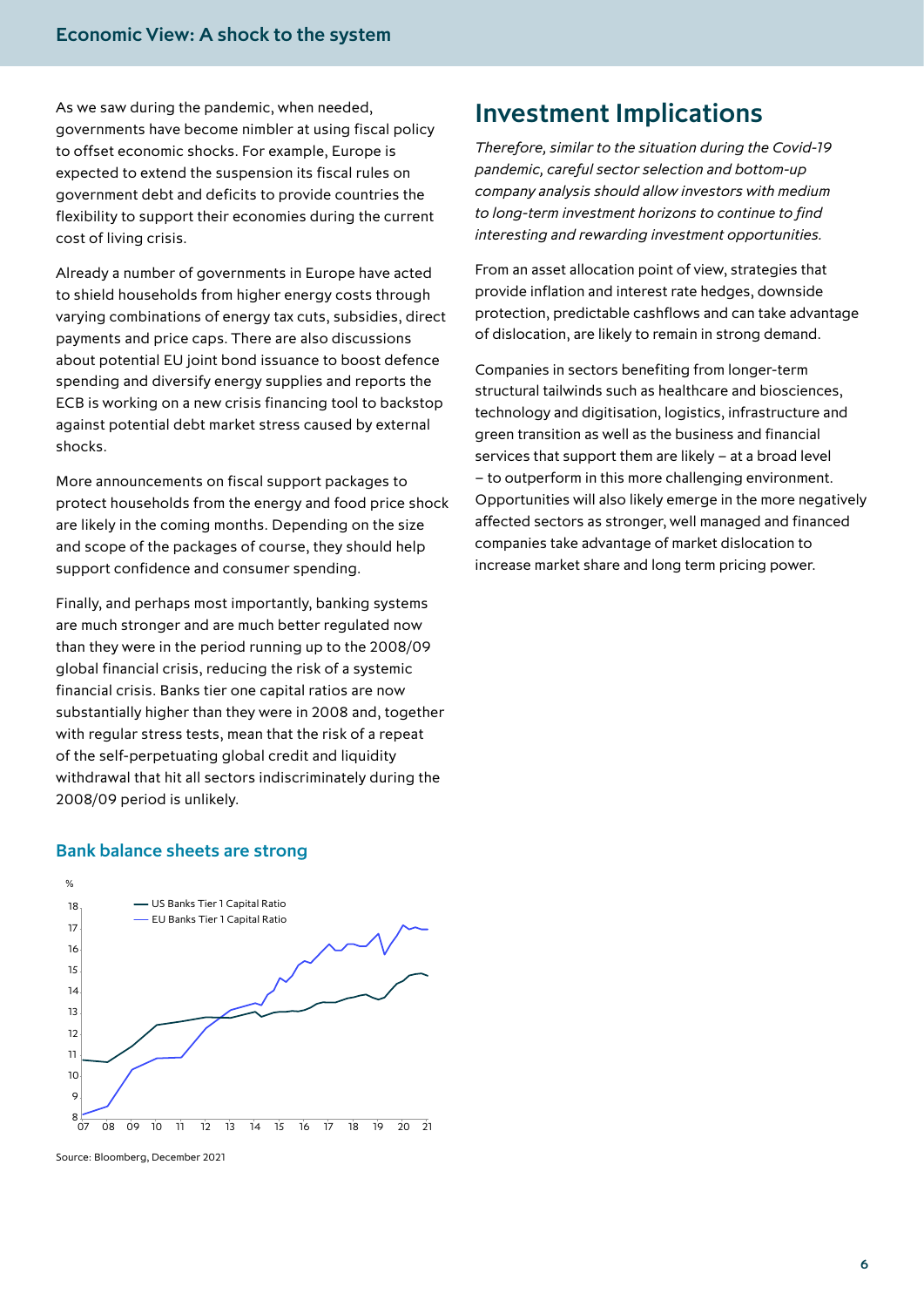# When will China's zero-Covid policy end?

*The key to understanding when China's zero-Covid will end is to understand why the policy has been put in place.* 

A critical problem is that Sinovac and Sinopharm, the locally developed Covid-19 vaccines that most of China's population have been vaccinated with, are believed to provide only limited protection against Covid-19. A recent Yale study indicated that two doses of Sinovac produced no neutralising antibodies against the Omicron variant<sup>1</sup>. A University of Hong Kong study released in March<sup>2</sup> reported that at three doses Sinovac may provide over 90% protection against severe disease and death across all age groups. However, it's estimated that only around 60% of China's population has had a third dose.

Of particular concern, given their high risk of death from the disease, is that only 20% of those over 80 years old are estimated to have had three doses of the vaccine and around 40% have had no vaccine at all. This means that a large part of China's population, and particularly the segment of the population most vulnerable to the disease, are largely unprotected from the Omicron variant of Covid-19. Given the high population density in many of China's major cities, an outbreak would likely spread very quickly.

An additional problem is that China has limited intensive care beds relative to the size of its population. It's estimated that China pre-Covid had around 4 critical care beds per 100,000 people. This compares to an estimated 12 beds and 34 beds per 100,000 people for the OECD and US respectively. A large-scale Covid-19 outbreak would likely overwhelm China's hospital system very quickly.

A recent Fudan/Indiana University study<sup>3</sup> indicates this would be the case, with its modelling estimating that an uncontrolled Omicron wave would lead to a projected intensive care unit peak demand of nearly 16 times existing capacity and would lead to around 1.6mn deaths over six months. By comparison, the US, the country with the largest number of Covid-19 deaths so far, has seen a total of around 1mn deaths since the beginning of the pandemic.

It therefore seems very unlikely that China will end its zero-Covid policy until it has found a solution to the above problems. Based on what we currently know it appears that the fastest way for China to achieve sufficient protections to feel safe relaxing its zero-Covid policy is some combination of speeding the rollout and take-up of three doses of Sinovac (assuming the Hong Kong University study is correct), particularly among the elderly; facilitating the rapid distribution of proven effective existing foreign vaccines such as Pfizer and Moderna; and ensuring sufficient supplies of effective Covid-19 antivirals. In February China granted emergency approval to Pfizer's Paxlovid antiviral and a number of local pharmaceutical companies have been licensed to produce generic versions of the drug.

It is of course difficult to second guess how long it will take for China's government to feel comfortable starting to relax its zero-Covid policy. However, if pushed, our best guess is it may occur by Q4 2022 or potentially earlier for a couple of reasons. The first is it is estimated that at the current rate China is administering inoculations, by about September 2022 around 90% of the elderly population will have completed the full three-does vaccination course<sup>4</sup>. Recently the government has been stepping up vaccination drives and increasing incentives for the elderly to get vaccinated which will hopefully further accelerate the vaccination rate. If, in addition, substantial stocks of antivirals are built, the government may feel more confident about easing containment policies.

Another factor to consider is the upcoming allimportant quinquennial Chinese Communist Party congress that normally takes place in October or November. Keeping deaths low and maintaining political and social stability in the run-up to the congress are the government's main priority. However, with President Xi Jinping hoping (and almost universally expected) to be re-elected for an unprecedented third term, being in a position to start to safely relax the highly unpopular zero-Covid policy by then would likely produce a timely and much needed boost to political and economic sentiment.

The gradual untangling of supply chains this will allow, together with slower developed economy demand growth as this year's monetary tightening bites and the initial boost to demand from economic re-opening starts to wane, should help speed the decline of goods inflation over the course of 2023 in our view.

1 Yale study: <https://www.nature.com/articles/s41591-022-01705-6> 2 Hong Kong University study: <https://www.medrxiv.org/content/10.1101/2022.03.22.22272769v1> 3 Fudan/Indiana study:<https://www.nature.com/articles/s41591-022-01855-7> 4Financial Times "China's Dovid booster campaign slows as staff redirected to mass testing": https://www.ft.com/content/53398a2a-a8fa-477a-a1ca-9a9d9a44ddb